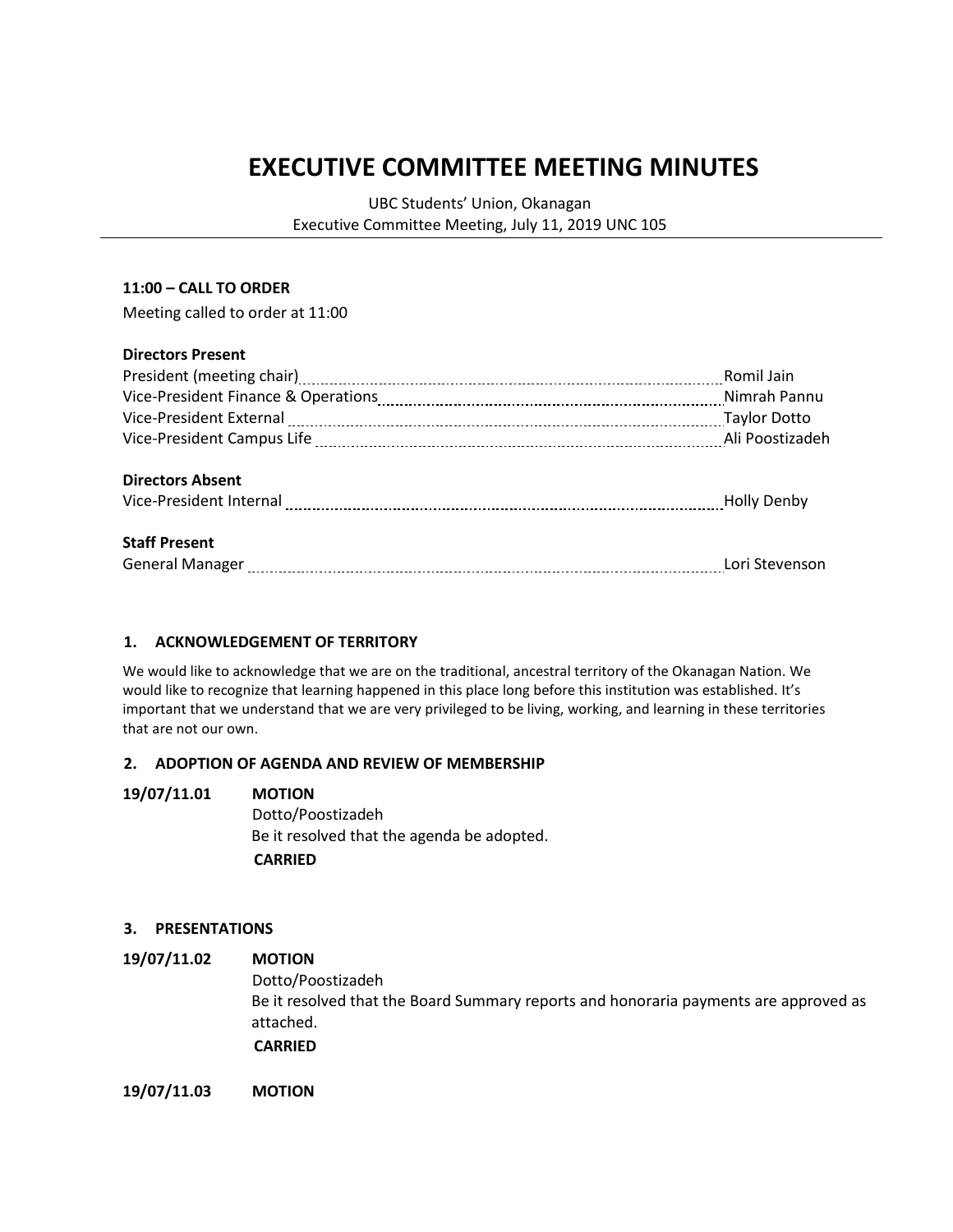Pannu/Dotto

Be it resolved that the Legacy fund applications #29 and #30 be approved in the amount of \$500 each.

#### **CARRIED**

#### **4. EXECUTIVE REPORTS**

No reports were presented at this meeting.

- **4.1 President**
- **4.2 VP Finance and Operations**
- **4.3 VP Internal**
- **4.4 VP Services**
- **4.5 General Manager**

#### **5. OLD BUSINESS**

#### **6. NEW BUSINESS – IN CAMERA STAFF DISCUSSION**

### **19/07/11.04 MOTION**

Pannu/Poostizadeh Be it resolved that the meeting move out of camera at 12:05pm.  **CARRIED**

#### **19/07/11.05 MOTION**

Dotto/Pannu Be it resolved that the Executive Committee recommend to the board the hiring of a Part-Time Campus Life Coordinator.  **CARRIED**

#### **7. INFORMATION ITEMS**

**7.1 Discussion and Announcements**

#### **8. ADJOURNMENT**

Meeting adjourned at 12:10.